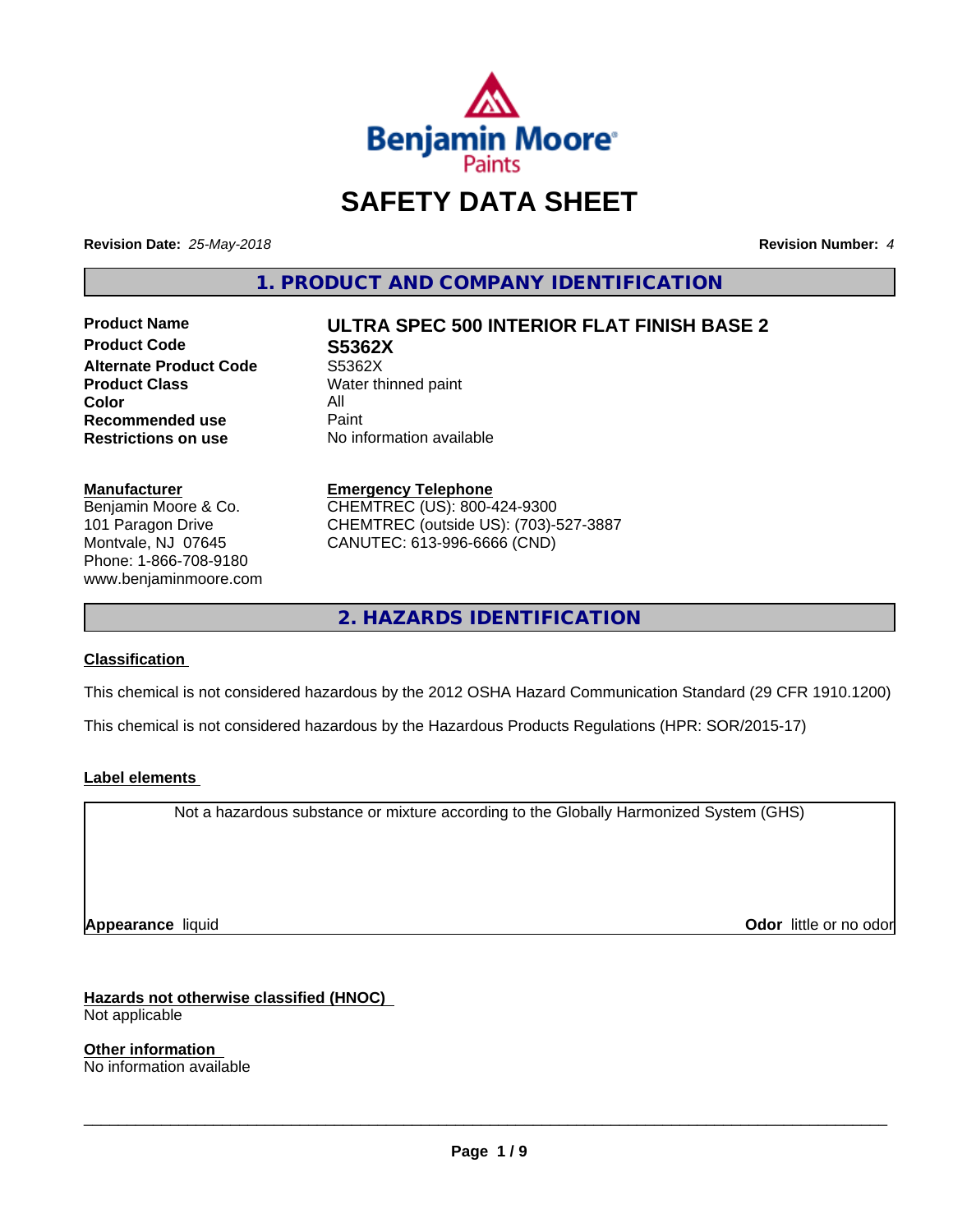#### **3. COMPOSITION INFORMATION ON COMPONENTS**

| Chemical name               | CAS No.                      | $\sim$<br><br>70 |
|-----------------------------|------------------------------|------------------|
| Limestone                   | $\sim$<br>131<br>$-2$<br>-טי | 40%              |
| $-1$<br>⊺itanium<br>dioxide | -<br>$\sim$<br>3162<br>. J - | $\sim$<br>  3%   |

|                                        | 4. FIRST AID MEASURES                                                                                                                             |
|----------------------------------------|---------------------------------------------------------------------------------------------------------------------------------------------------|
| <b>General Advice</b>                  | No hazards which require special first aid measures.                                                                                              |
| <b>Eye Contact</b>                     | Rinse thoroughly with plenty of water for at least 15<br>minutes and consult a physician.                                                         |
| <b>Skin Contact</b>                    | Wash off immediately with soap and plenty of water while<br>removing all contaminated clothes and shoes.                                          |
| <b>Inhalation</b>                      | Move to fresh air. If symptoms persist, call a physician.                                                                                         |
| Ingestion                              | Clean mouth with water and afterwards drink plenty of<br>water. Consult a physician if necessary.                                                 |
| <b>Most Important Symptoms/Effects</b> | None known.                                                                                                                                       |
| <b>Notes To Physician</b>              | Treat symptomatically.                                                                                                                            |
|                                        | 5. FIRE-FIGHTING MEASURES                                                                                                                         |
| <b>Suitable Extinguishing Media</b>    | Use extinguishing measures that are appropriate to local<br>المتحاومة والمسارين والمتاري والمتارين والمستنبط المتاريك والمتارين والمتحال والمستنب |

**Protective Equipment And Precautions For Firefighters**

**Sensitivity To Mechanical Impact** No

**Sensitivity To Static Discharge** No

**Flash Point Data Flash Point (°F)**<br> **Flash Point (°C)**<br> **Flash Point (°C)**<br> **CO Flash Point (°C) Method** Not applicable

**Flammability Limits In Air**

**Lower flammability limit:** Not applicable

circumstances and the surrounding environment.

As in any fire, wear self-contained breathing apparatus pressure-demand, MSHA/NIOSH (approved or equivalent) and full protective gear.

**Specific Hazards Arising From The Chemical Closed containers may rupture if exposed to fire or** extreme heat.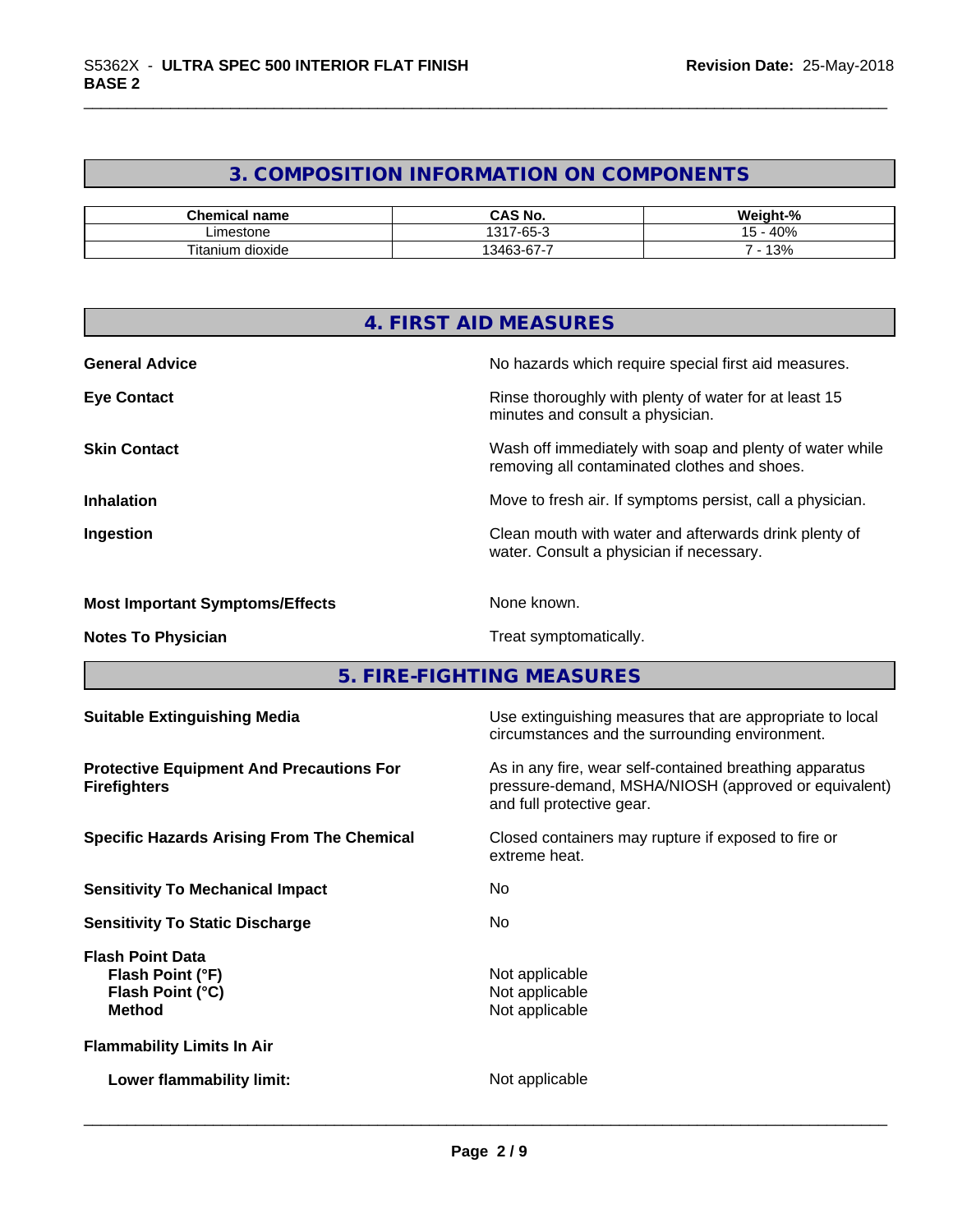| Upper flammability limit: |           | Not applicable         |                       |                                |
|---------------------------|-----------|------------------------|-----------------------|--------------------------------|
| <b>NFPA</b>               | Health: 1 | <b>Flammability: 0</b> | <b>Instability: 0</b> | <b>Special: Not Applicable</b> |

#### **NFPA Legend**

- 0 Not Hazardous
- 1 Slightly
- 2 Moderate
- 3 High
- 4 Severe

*The ratings assigned are only suggested ratings, the contractor/employer has ultimate responsibilities for NFPA ratings where this system is used.*

*Additional information regarding the NFPA rating system is available from the National Fire Protection Agency (NFPA) at www.nfpa.org.*

#### **6. ACCIDENTAL RELEASE MEASURES**

**Personal Precautions Precautions Personal Precautions Avoid contact with skin, eyes and clothing. Ensure** adequate ventilation.

**Other Information Department Information Department Intervent further leakage or spillage if safe to do so.** 

**Environmental precautions** See Section 12 for additional Ecological Information.

**Methods for Cleaning Up Example 20 Soak** up with inert absorbent material. Sweep up and shovel into suitable containers for disposal.

vapors, spray mists or sanding dust. In case of insufficient

ventilation, wear suitable respiratory equipment.

**7. HANDLING AND STORAGE**

**Handling Handling Avoid contact with skin, eyes and clothing. Avoid breathing** 

#### **Storage Keep container tightly closed. Keep out of the reach of Keep Keep container tightly closed. Keep out of the reach of**

**Incompatible Materials No information available** 

 $\overline{\phantom{a}}$  ,  $\overline{\phantom{a}}$  ,  $\overline{\phantom{a}}$  ,  $\overline{\phantom{a}}$  ,  $\overline{\phantom{a}}$  ,  $\overline{\phantom{a}}$  ,  $\overline{\phantom{a}}$  ,  $\overline{\phantom{a}}$  ,  $\overline{\phantom{a}}$  ,  $\overline{\phantom{a}}$  ,  $\overline{\phantom{a}}$  ,  $\overline{\phantom{a}}$  ,  $\overline{\phantom{a}}$  ,  $\overline{\phantom{a}}$  ,  $\overline{\phantom{a}}$  ,  $\overline{\phantom{a}}$ 

**8. EXPOSURE CONTROLS / PERSONAL PROTECTION**

children.

#### **Exposure Limits**

*No exposure limits have been established for this product.*

| <b>Chemical name</b> | <b>OSHA PEL</b>                        | <b>ACGIH TLV</b>          | Alberta           | <b>British</b>             | <b>Ontario</b>    | Quebec                 |
|----------------------|----------------------------------------|---------------------------|-------------------|----------------------------|-------------------|------------------------|
|                      |                                        |                           |                   | Columbia                   |                   |                        |
| Limestone            | 15 mg/m $3$ - TWA                      | N/E                       | 10 mg/m $3$ - TWA | 10 mg/m $3$ - TWA          | N/E               | 10 mg/m <sup>3</sup> - |
|                      | 5 mg/m <sup>3</sup> - TWA              |                           |                   | 3 mg/m <sup>3</sup> - TWA  |                   | <b>TWAEV</b>           |
|                      |                                        |                           |                   | $20 \text{ ma/m}^3$ - STEL |                   |                        |
| Titanium dioxide     | 15 mg/m <sup>3</sup> - TWA $\parallel$ | $10 \text{ ma/m}^3$ - TWA | 10 mg/m $3$ - TWA | 10 mg/m $3$ - TWA          | 10 mg/m $3$ - TWA | 10 mg/m <sup>3</sup> - |
|                      |                                        |                           |                   | $3 \text{ ma/m}^3$ - TWA   |                   | <b>TWAEV</b>           |

#### **Legend**

OSHA - Occupational Safety & Health Administration Exposure Limits ACGIH - American Conference of Governmental Industrial Hygienists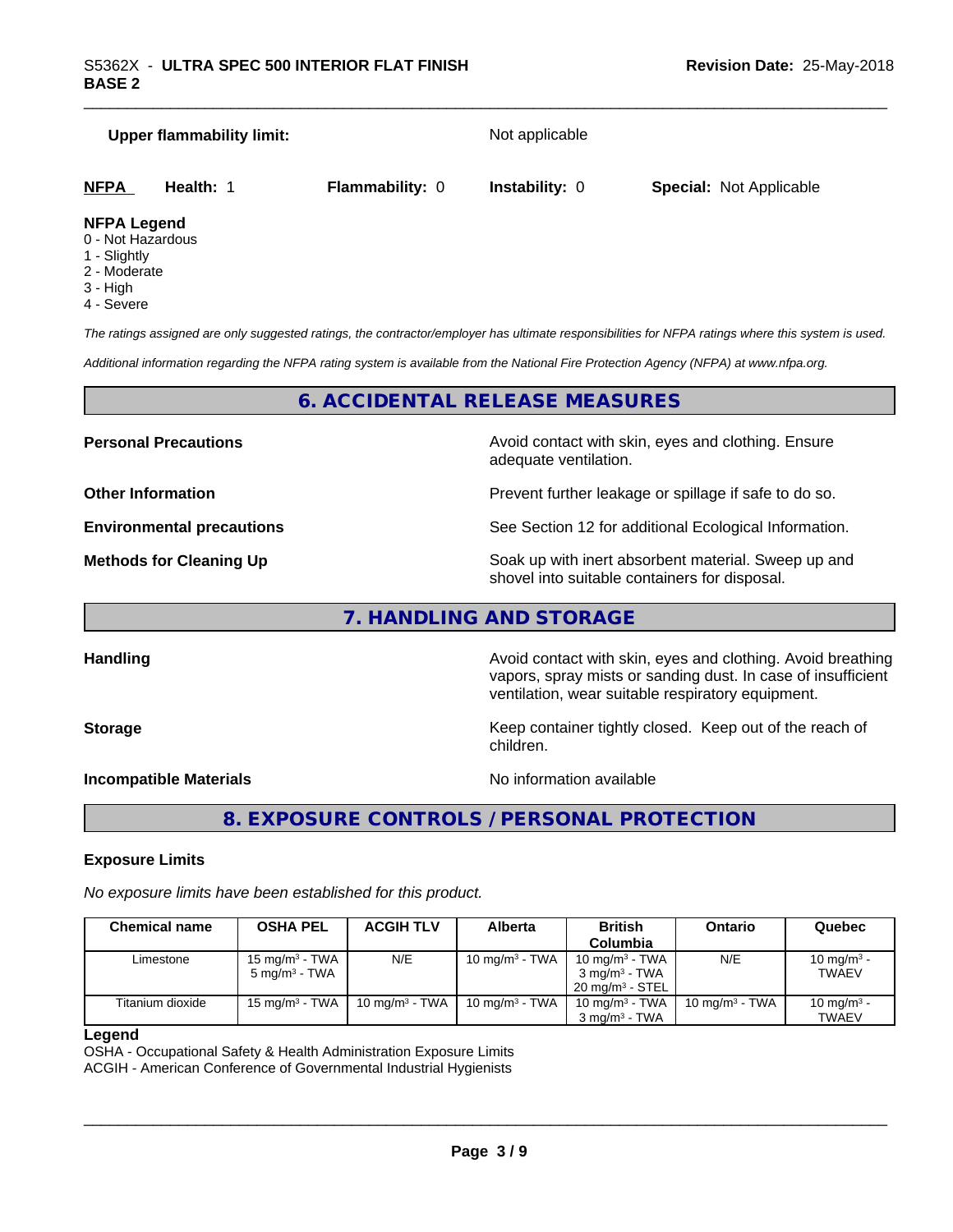### \_\_\_\_\_\_\_\_\_\_\_\_\_\_\_\_\_\_\_\_\_\_\_\_\_\_\_\_\_\_\_\_\_\_\_\_\_\_\_\_\_\_\_\_\_\_\_\_\_\_\_\_\_\_\_\_\_\_\_\_\_\_\_\_\_\_\_\_\_\_\_\_\_\_\_\_\_\_\_\_\_\_\_\_\_\_\_\_\_\_\_\_\_ S5362X - **ULTRA SPEC <sup>500</sup> INTERIOR FLAT FINISH BASE 2**

Alberta - Alberta Occupational Exposure Limits British Columbia - British Columbia Occupational Exposure Limits Ontario - Ontario Occupational Exposure Limits Quebec - Quebec Occupational Exposure Limits N/E - Not Established

# **Personal Protective Equipment**

**Engineering Measures Engineering Measures Ensure adequate ventilation, especially in confined areas.** 

**Eye/Face Protection Safety glasses with side-shields. Skin Protection Protection Protective gloves and impervious clothing. Respiratory Protection In case of insufficient ventilation wear suitable respiratory** equipment.

**Hygiene Measures Avoid contact with skin, eyes and clothing. Remove and Avoid contact with skin, eyes and clothing. Remove and Avoid contact with skin, eyes and clothing. Remove and** wash contaminated clothing before re-use. Wash thoroughly after handling.

#### **9. PHYSICAL AND CHEMICAL PROPERTIES**

**Appearance** liquid **Odor** little or no odor **Odor Threshold** No information available **Density (lbs/gal)** 12.05 - 12.15 **Specific Gravity** 1.44 - 1.46 **pH pH**  $\blacksquare$ **Viscosity (cps)** No information available **Solubility(ies)** No information available in the solution of the solution of the solution available in the solution of the solution of the solution of the solution of the solution of the solution of the solution of the so **Water solubility** No information available **Evaporation Rate** No information available **Vapor pressure @20 °C (kPa)** No information available **Vapor density No information available No information available Wt. % Solids** 55 - 65 **Vol. % Solids** 35 - 45 Wt. % Volatiles **Vol. % Volatiles** 55 - 65 **VOC Regulatory Limit (g/L)** 0 **Boiling Point (°F)** 212 **Boiling Point (°C)** 100 **Freezing Point (°F)** 32 **Freezing Point (°C)** 0 **Flash Point (°F)**<br> **Flash Point (°C)**<br> **Flash Point (°C)**<br> **Not** applicable<br>
Not applicable **Flash Point (°C) Method** Not applicable **Flammability (solid, gas)**<br> **Upper flammability limit:**<br>
Upper flammability limit:<br>  $\begin{array}{ccc}\n\bullet & \bullet & \bullet \\
\bullet & \bullet & \bullet\n\end{array}$ **Upper flammability limit:**<br> **Lower flammability limit:** Not applicable Not applicable **Lower flammability limit: Autoignition Temperature (°F)**<br> **Autoignition Temperature (°C)**<br> **Autoignition Temperature (°C)**<br> **Autoignition Temperature (°C)**<br> **Autoignition Temperature (°C) Autoignition Temperature (°C) Decomposition Temperature** (°F) No information available **Decomposition Temperature (°C)** No information available<br> **Partition coefficient Partition available Partition coefficient**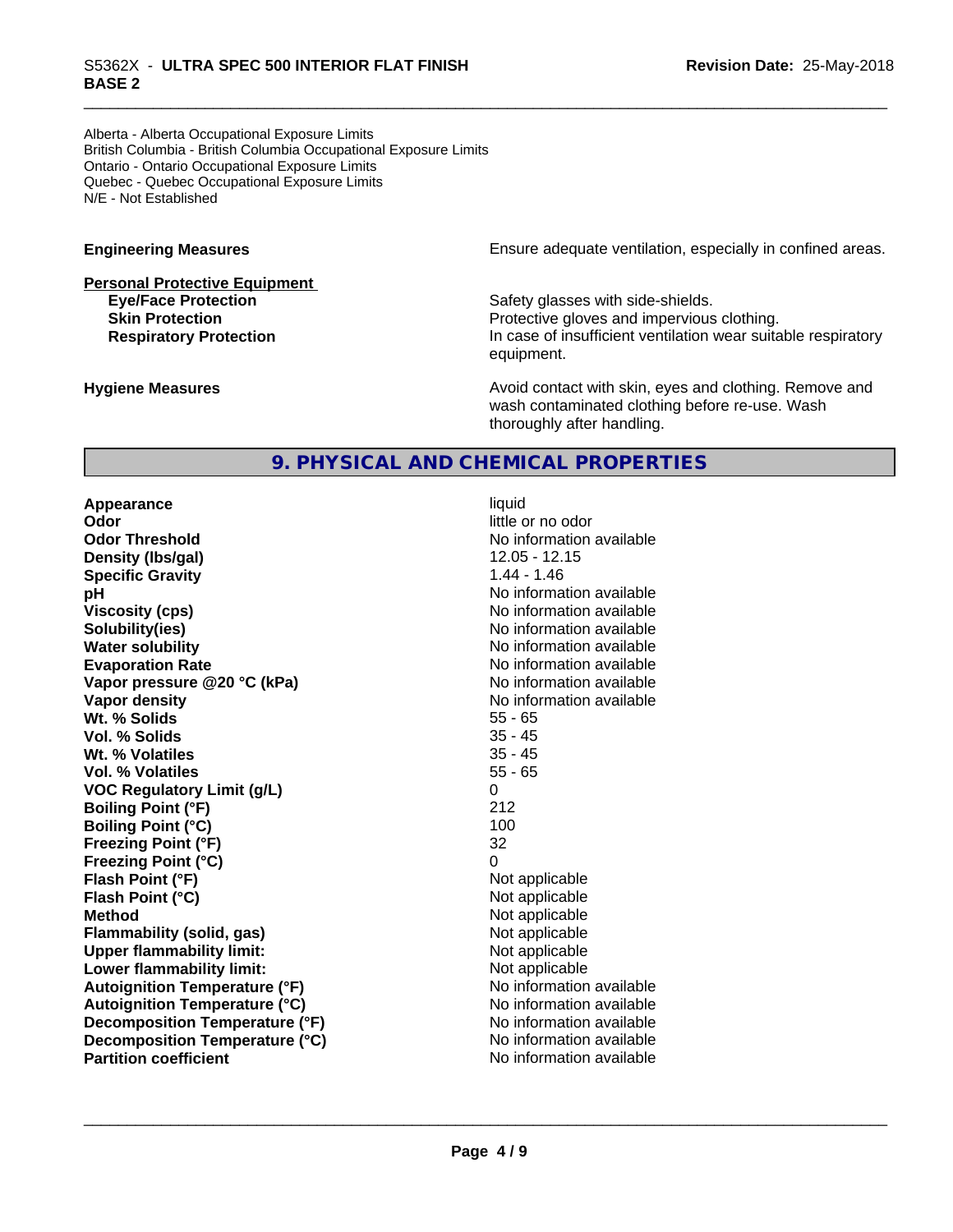#### **10. STABILITY AND REACTIVITY**

| <b>Reactivity</b>                         | Not Applicable                           |
|-------------------------------------------|------------------------------------------|
| <b>Chemical Stability</b>                 | Stable under normal conditions.          |
| <b>Conditions to avoid</b>                | Prevent from freezing.                   |
| <b>Incompatible Materials</b>             | No materials to be especially mentioned. |
| <b>Hazardous Decomposition Products</b>   | None under normal use.                   |
| <b>Possibility of hazardous reactions</b> | None under normal conditions of use.     |

#### **11. TOXICOLOGICAL INFORMATION**

#### **Product Information Information on likely routes of exposure Principal Routes of Exposure Exposure** Eye contact, skin contact and inhalation. **Acute Toxicity Product Information Information No information available Symptoms related to the physical,chemical and toxicological characteristics Symptoms** No information available **Delayed and immediate effects as well as chronic effects from short and long-term exposure Eye contact Execution Skin contact** May cause slight irritation Skin contact **Skin contact** Substance may cause slic Substance may cause slight skin irritation. Prolonged or repeated contact may dry skin and cause irritation. **Inhalation Inhalation Inhalation May cause irritation of respiratory tract. Ingestion Ingestion Ingestion may cause gastrointestinal irritation, nausea,** vomiting and diarrhea. **Sensitization**<br> **No information available.**<br> **No information available.**<br>
No information available. **No information available. Mutagenic Effects Mutagenic Effects No information available. Reproductive Effects No information available. Developmental Effects No information available. Target organ effects** No information available. **STOT** - single exposure **No information available. STOT** - **repeated exposure 1988 COVERSITY COVER 12 AND INTERFERITY DETAILS ARE NOT A LIMIT OF A LIMIT OF A LIMIT OF A LIMIT OF A LIMIT OF A LIMIT OF A LIMIT OF A LIMIT OF A LIMIT OF A LIMIT OF A LIMIT OF A LIMIT OF A Other adverse effects** No information available. **Aspiration Hazard Aspiration Hazard No information available. Numerical measures of toxicity**

**The following values are calculated based on chapter 3.1 of the GHS document**

**ATEmix (oral)** 98099 mg/kg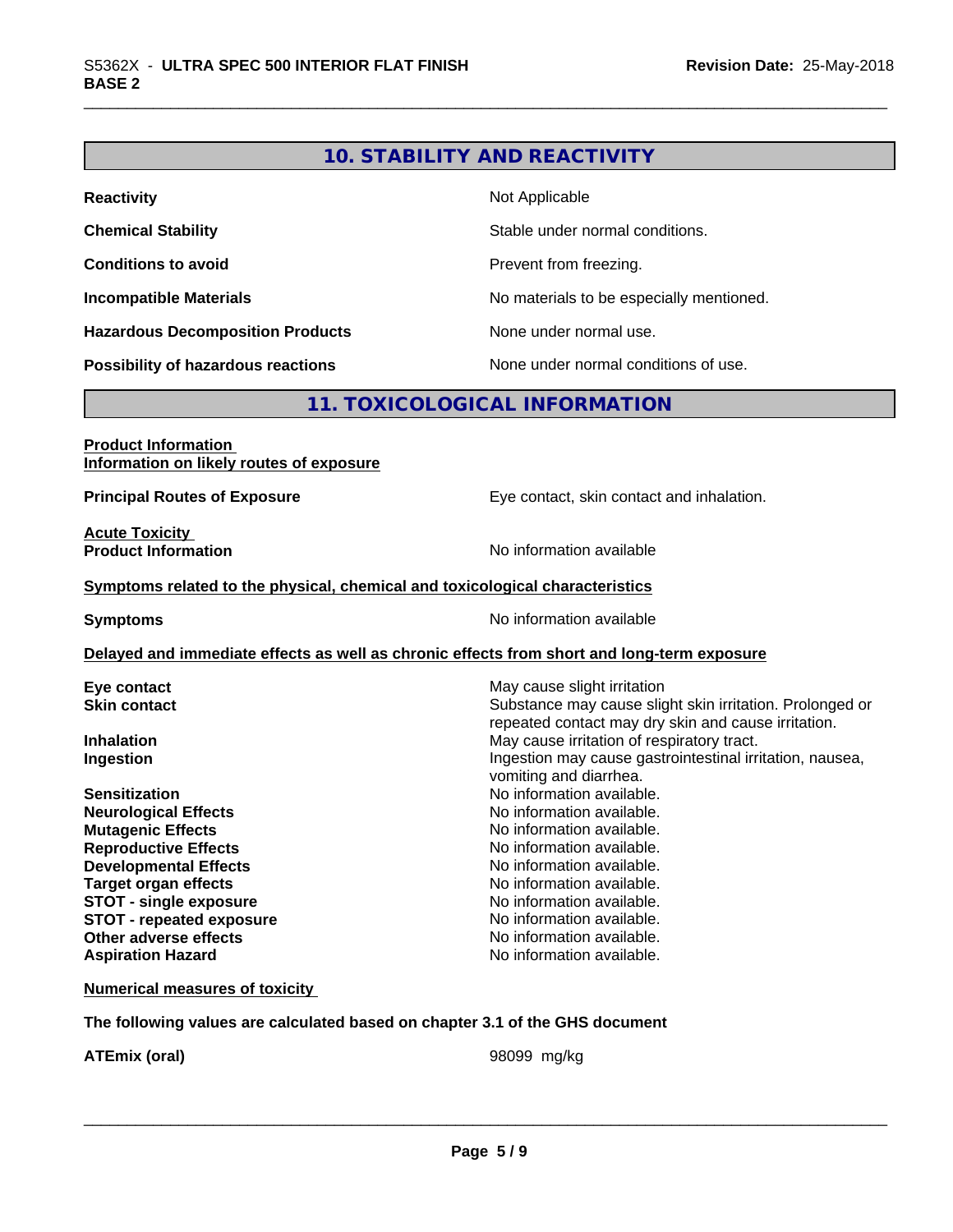#### **Component Information**

#### Titanium dioxide

LD50 Oral: > 10000 mg/kg (Rat)

#### **Chronic Toxicity**

#### **Carcinogenicity**

*The information below indicateswhether each agency has listed any ingredient as a carcinogen:.*

| Chemical<br>∣ name     | <b>IARC</b>                    | <b>NTP</b> | OSHA   |
|------------------------|--------------------------------|------------|--------|
|                        | . .<br>2B<br>Possible<br>Human |            | Listed |
| n dioxide<br>l itanıum | Carcinoɑen                     |            |        |

Although IARC has classified titanium dioxide as possibly carcinogenic to humans (2B), their summary concludes: "No significant exposure to titanium dioxide is thought to occur during the use of products in which titanium dioxide is bound to other materials, such as paint."

#### **Legend**

IARC - International Agency for Research on Cancer NTP - National Toxicity Program OSHA - Occupational Safety & Health Administration

**12. ECOLOGICAL INFORMATION**

#### **Ecotoxicity Effects**

The environmental impact of this product has not been fully investigated.

#### **Product Information**

#### **Acute Toxicity to Fish**

No information available

#### **Acute Toxicity to Aquatic Invertebrates**

No information available

#### **Acute Toxicity to Aquatic Plants**

No information available

#### **Persistence / Degradability**

No information available.

#### **Bioaccumulation**

No information available.

#### **Mobility in Environmental Media**

No information available.

#### **Ozone**

No information available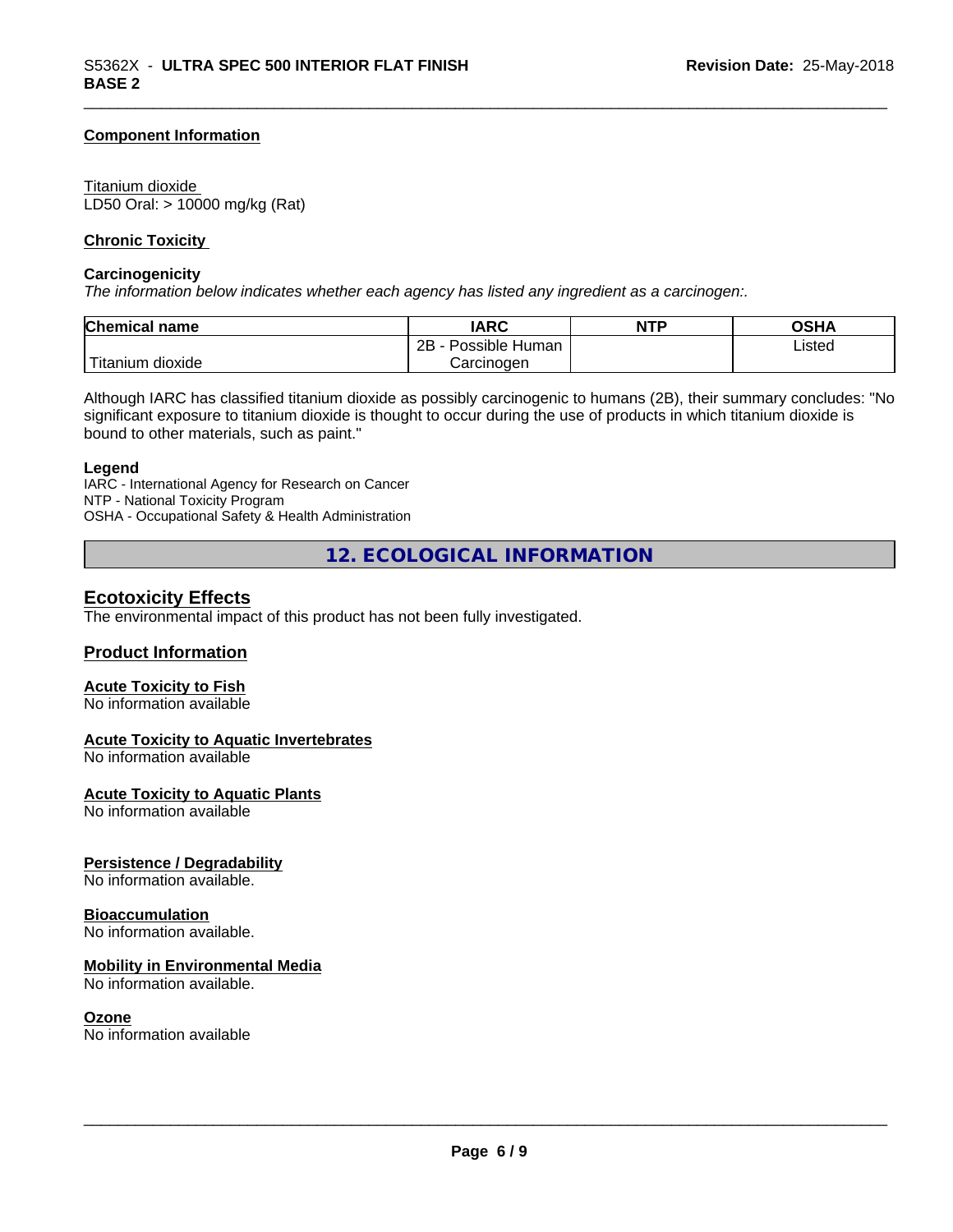#### **Component Information**

#### **Acute Toxicity to Fish**

Titanium dioxide  $LC50:$  > 1000 mg/L (Fathead Minnow - 96 hr.)

#### **Acute Toxicity to Aquatic Invertebrates**

No information available

#### **Acute Toxicity to Aquatic Plants**

No information available

#### **13. DISPOSAL CONSIDERATIONS**

Waste Disposal Method **Dispose of in accordance with federal, state, provincial,** and local regulations. Local requirements may vary, consult your sanitation department or state-designated environmental protection agency for more disposal options.

| 14. TRANSPORT INFORMATION |               |  |  |  |
|---------------------------|---------------|--|--|--|
| <b>DOT</b>                | Not regulated |  |  |  |
| <b>TDG</b>                | Not regulated |  |  |  |
| ICAO / IATA               | Not regulated |  |  |  |
| IMDG / IMO                | Not regulated |  |  |  |

#### **15. REGULATORY INFORMATION**

#### **International Inventories**

| <b>TSCA: United States</b> | Yes - All components are listed or exempt. |
|----------------------------|--------------------------------------------|
| <b>DSL: Canada</b>         | Yes - All components are listed or exempt. |

#### **Federal Regulations**

#### **SARA 311/312 hazardous categorization** Acute health hezerd

| AGULT HUQILI HALAI U              | IVU |
|-----------------------------------|-----|
| Chronic Health Hazard             | No. |
| Fire hazard                       | Nο  |
| Sudden release of pressure hazard | Nο  |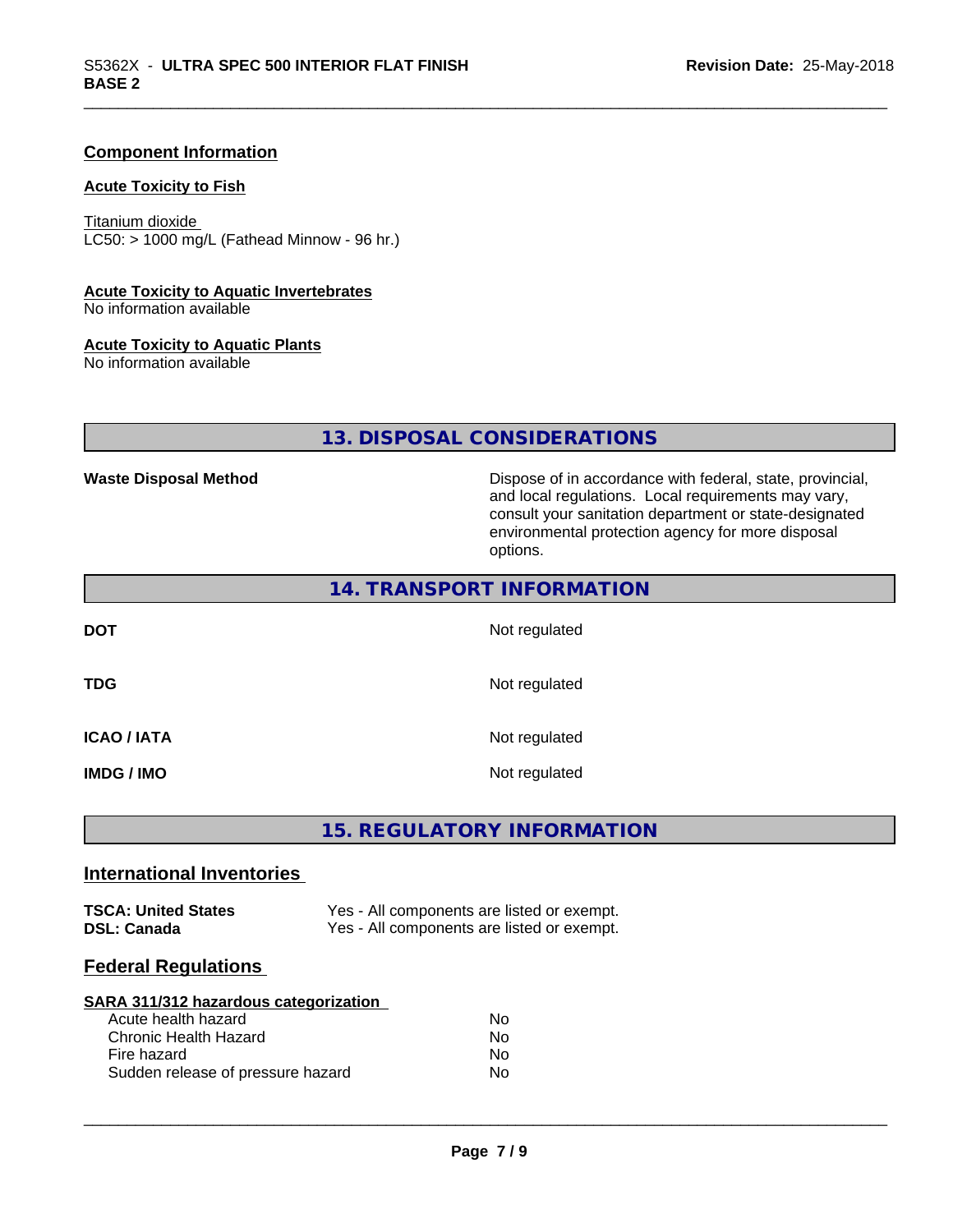Reactive Hazard No. No. 2014

#### **SARA 313**

Section 313 of Title III of the Superfund Amendments and Reauthorization Act of 1986 (SARA). This product contains a chemical or chemicals which are subject to the reporting requirements of the Act and Title 40 of the Code of Federal Regulations, Part 372:

*None*

#### **Clean Air Act,Section 112 Hazardous Air Pollutants (HAPs) (see 40 CFR 61)**

This product contains the following HAPs:

*None*

#### **US State Regulations**

#### **California Proposition 65**

**AVIMARNING:** Cancer and Reproductive Harm– www.P65warnings.ca.gov

#### **State Right-to-Know**

| ' name<br>hemical               | $\cdots$<br>Мi<br>นแนวចแว | المعتما<br><b>Nev</b><br><br>æ | าnsvlvania<br>. |
|---------------------------------|---------------------------|--------------------------------|-----------------|
| imestone                        |                           |                                |                 |
| <b></b><br>dioxide<br>ı itanıum |                           |                                |                 |

**Legend**

X - Listed

#### **National Pollutant Release Inventory (NPRI)**

#### **NPRI Parts 1- 4**

This product contains the following Parts 1-4 NPRI chemicals:

*None*

#### **NPRI Part 5**

This product contains the following NPRI Part 5 Chemicals:

*None*

#### **WHMIS Regulatory Status**

This product has been classified in accordance with the hazard criteria of the Hazardous Products Regulations (HPR) and the SDS contains all the information required by the HPR.

#### **16. OTHER INFORMATION**